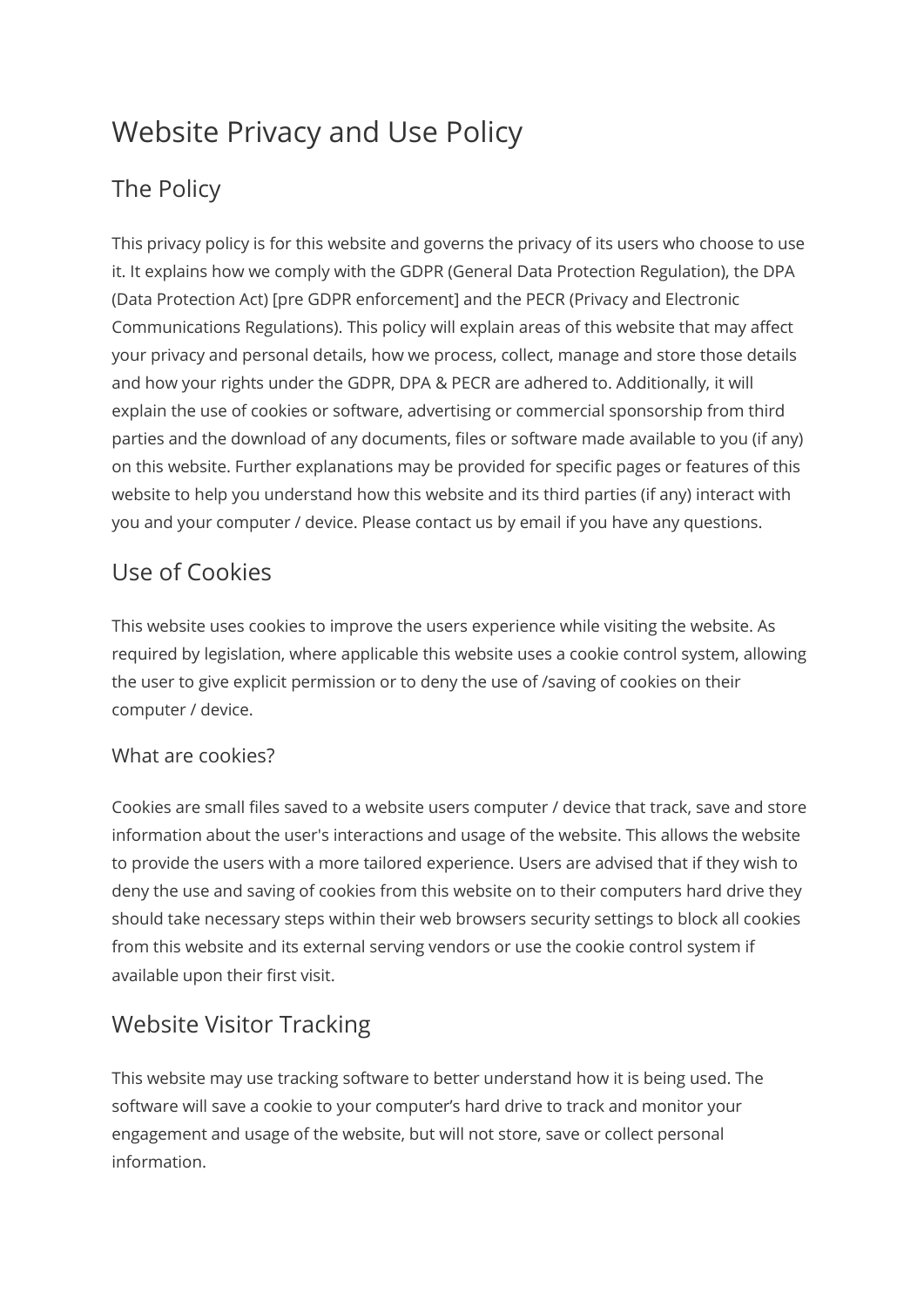#### Adverts and Links

This website may contain links (some of which may be sponsored) and adverts. These will typically be served through third party organisations, who may have detailed privacy policies relating directly to the adverts and information they serve. Clicking on any such links or advert will send you to the third party website through a referral program which may use cookies and may track the number of referrals sent from this website. This may include the use of cookies which may in turn be saved on your computers hard drive. Users should therefore note they click on external links at their own risk and we cannot be held liable for any damages or implications caused by visiting any external links mentioned.

#### Downloads

Any downloadable documents, files or media made available on this website are provided to users at their own risk. While all precautions have been undertaken to ensure only genuine downloads are available, users are advised to verify their authenticity using third party antivirus software or similar applications. We accept no responsibility for third party downloads and downloads provided by external third party websites and advise users to verify their authenticity using third party anti-virus software or similar applications.

## Contact & Communication With Us

Users contacting us through this website do so at their own discretion and provide any such personal details requested at their own risk. Your personal information is kept private and stored securely until a time it is no longer required or has no use. Where we have clearly stated and made you aware of the fact, and where you have given your express permission, we may use your details to send you additional information through a mailing list system. This is done in accordance with the regulations named in 'The policy' above. individual messages sent. The type and content of marketing messages subscribers receive is clearly outlined at the point of subscription.

## External Website Links & Third Parties

Although we only look to include quality, safe and relevant external links, users are advised to adopt a policy of caution before clicking any external web links mentioned throughout this website. Shortened URL's - URL shortening is a technique used on the web to shorten URL's (Uniform Resource Locators) to something substantially shorter. This technique is especially used in social media and looks like this (example[: http://bit.ly/zyVUBo\)](http://bit.ly/zyVUBo). Users should take caution before clicking on shortened URL links and verify their authenticity